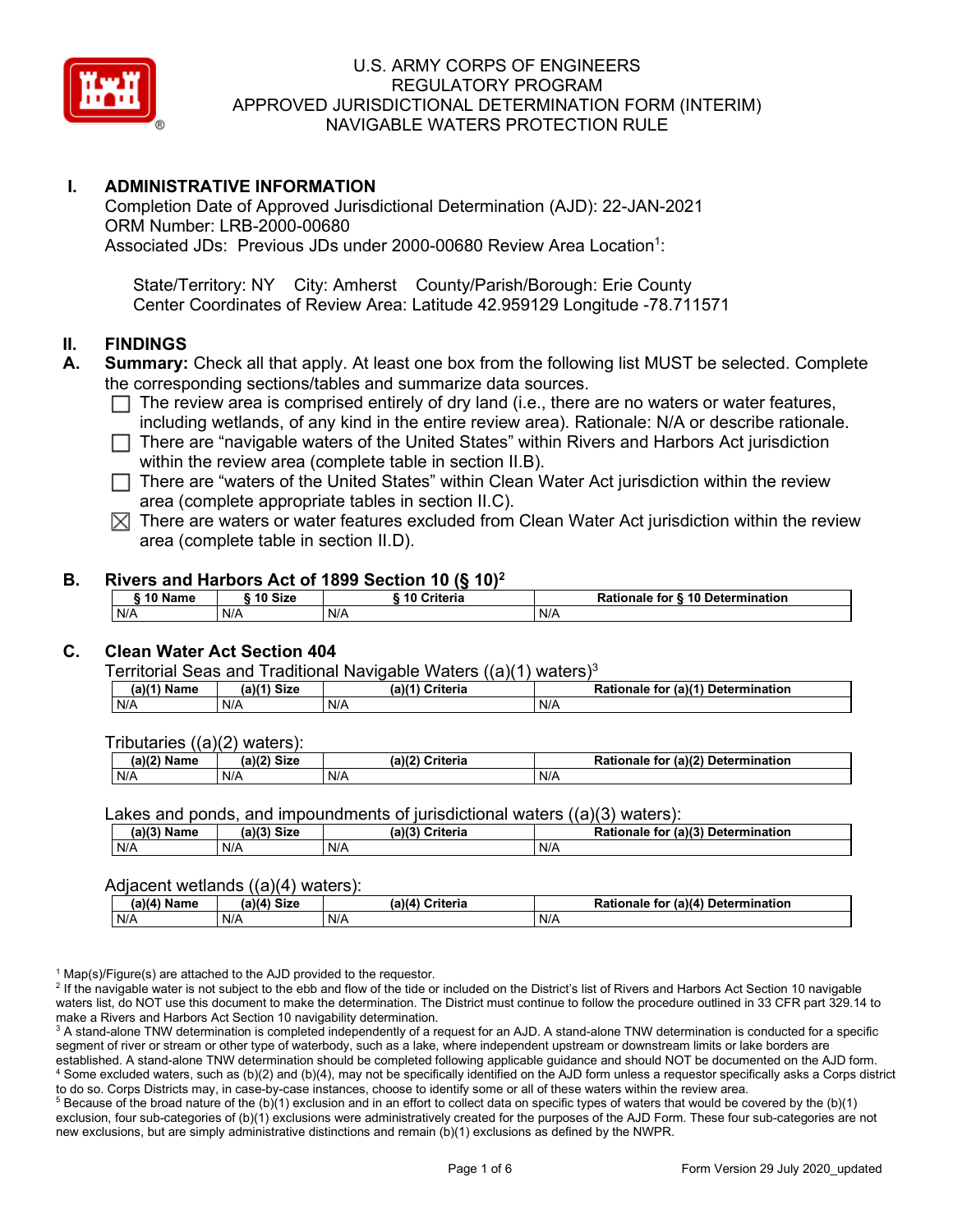

# **D. Excluded Waters or Features**

Excluded waters  $((b)(1) - (b)(12))^4$ :

| <b>Exclusion Name</b> | - \\ - \\ - \<br><b>Exclusion Size</b> | Exclusion <sup>5</sup>                                                                                                                                                          | <b>Rationale for Exclusion Determination</b>                                                                                                                                                                                                                                                                                                                                                                                                                                                                                                                                                                                                    |
|-----------------------|----------------------------------------|---------------------------------------------------------------------------------------------------------------------------------------------------------------------------------|-------------------------------------------------------------------------------------------------------------------------------------------------------------------------------------------------------------------------------------------------------------------------------------------------------------------------------------------------------------------------------------------------------------------------------------------------------------------------------------------------------------------------------------------------------------------------------------------------------------------------------------------------|
| Ditch 1               | 1805 feet                              | $(b)(5)$ Ditch that is not an $(a)(1)$ or<br>$(a)(2)$ water, and those portions of a<br>ditch constructed in an (a)(4) water<br>that do not satisfy the conditions of<br>(c)(1) | Ditch feature was excavated in uplands. The<br>ditch was excavated along the property<br>boundary where there was no indication,<br>based upon soils, USGS, and previous<br>wetland mapping of any adjacent wetlands<br>or potential a(2) waters. The ditch is located<br>along the eastern property line along the<br>back of the residential lots of Bellingham<br>Drive. This area was identified as upland in<br>previous wetland delineations, including<br>the WRAP report produced by USACE in<br>2002 and utilized for the Special Case JD<br>performed by USEPA in 2002. This ditch<br>was excavated subsequent to the 2002<br>report. |
| Ditch 2               | 1106 feet                              | $(b)(5)$ Ditch that is not an $(a)(1)$ or<br>(a)(2) water, and those portions of a<br>ditch constructed in an (a)(4) water<br>that do not satisfy the conditions of<br>(c)(1)   | Ditch feature was excavated in uplands. The<br>ditch was excavated along the property<br>boundary where there was no indication,<br>based upon soils, USGS, and previous<br>wetland mapping of any adjacent wetlands<br>or potential a(2) waters.                                                                                                                                                                                                                                                                                                                                                                                               |
| Wetland 1             | $0.08$ acres                           | (b)(1) Non-adjacent wetland                                                                                                                                                     | This is a small depressional wetland area<br>within a grassed field. There is no proximal<br>potential a(1-3) water. The nearest<br>potential a(1-3) water is a perennial town<br>ditch located south of Wehrle Drive. There<br>is no indication that the town ditch would<br>flood into the subject parcel in a typical<br>year. The ditch is approximately 1000<br>linear feet away from Wetlands 1-5 and<br>separated from the wetlands by a four-lane<br>road and a parking lot. Hence, this wetland<br>does not abut an a(1-3) water, is not                                                                                               |

 $1$  Map(s)/Figure(s) are attached to the AJD provided to the requestor.

<sup>5</sup> Because of the broad nature of the (b)(1) exclusion and in an effort to collect data on specific types of waters that would be covered by the (b)(1) exclusion, four sub-categories of (b)(1) exclusions were administratively created for the purposes of the AJD Form. These four sub-categories are not new exclusions, but are simply administrative distinctions and remain (b)(1) exclusions as defined by the NWPR.

<sup>&</sup>lt;sup>2</sup> If the navigable water is not subject to the ebb and flow of the tide or included on the District's list of Rivers and Harbors Act Section 10 navigable waters list, do NOT use this document to make the determination. The District must continue to follow the procedure outlined in 33 CFR part 329.14 to make a Rivers and Harbors Act Section 10 navigability determination.

<sup>&</sup>lt;sup>3</sup> A stand-alone TNW determination is completed independently of a request for an AJD. A stand-alone TNW determination is conducted for a specific segment of river or stream or other type of waterbody, such as a lake, where independent upstream or downstream limits or lake borders are established. A stand-alone TNW determination should be completed following applicable guidance and should NOT be documented on the AJD form. <sup>4</sup> Some excluded waters, such as (b)(2) and (b)(4), may not be specifically identified on the AJD form unless a requestor specifically asks a Corps district to do so. Corps Districts may, in case-by-case instances, choose to identify some or all of these waters within the review area.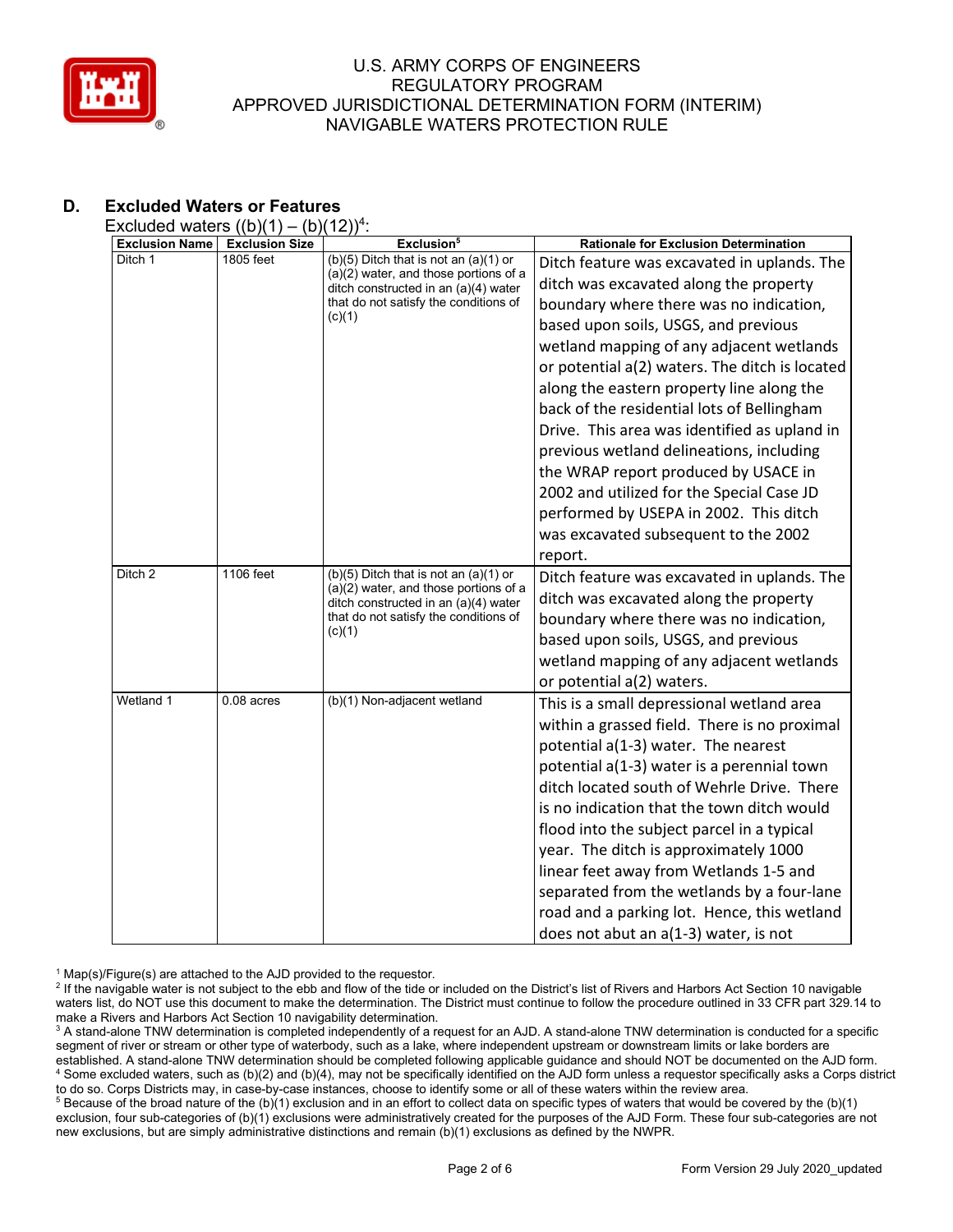

|           |              |                             | inundated by an a(1-3) water in a typical                                                |
|-----------|--------------|-----------------------------|------------------------------------------------------------------------------------------|
|           |              |                             | year, is not separated from a a(1-3) water                                               |
|           |              |                             | by a natural berm or barrier, and is not                                                 |
|           |              |                             | separated from an a(1-3) water by a man                                                  |
|           |              |                             | made feature which allows for water                                                      |
|           |              |                             | exchange in a typical year.                                                              |
| Wetland 2 | 0.2 acres    | (b)(1) Non-adjacent wetland | This is a small depressional wetland area                                                |
|           |              |                             | within a grassed field. There is no proximal                                             |
|           |              |                             | potential a(1-3) water. The nearest                                                      |
|           |              |                             | potential a(1-3) water is a perennial town                                               |
|           |              |                             | ditch located south of Wehrle Drive. There                                               |
|           |              |                             | is no indication that the town ditch would                                               |
|           |              |                             | flood into the subject parcel in a typical                                               |
|           |              |                             | year. The ditch is approximately 1000                                                    |
|           |              |                             | linear feet away from Wetlands 1-5 and                                                   |
|           |              |                             | separated from the wetlands by a four-lane                                               |
|           |              |                             | road and a parking lot. Hence, this wetland                                              |
|           |              |                             | does not abut an a(1-3) water, is not                                                    |
|           |              |                             | inundated by an a(1-3) water in a typical                                                |
|           |              |                             | year, is not separated from a a(1-3) water                                               |
|           |              |                             | by a natural berm or barrier, and is not                                                 |
|           |              |                             | separated from an a(1-3) water by a man                                                  |
|           |              |                             | made feature which allows for water                                                      |
|           |              |                             | exchange in a typical year.                                                              |
| Wetland 3 | $0.05$ acres | (b)(1) Non-adjacent wetland | This is a small depressional wetland area                                                |
|           |              |                             | within a grassed field. There is no proximal                                             |
|           |              |                             | potential a(1-3) water. The nearest                                                      |
|           |              |                             |                                                                                          |
|           |              |                             | potential a(1-3) water is a perennial town<br>ditch located south of Wehrle Drive. There |
|           |              |                             | is no indication that the town ditch would                                               |
|           |              |                             |                                                                                          |
|           |              |                             | flood into the subject parcel in a typical                                               |
|           |              |                             | year. The ditch is approximately 1000                                                    |
|           |              |                             | linear feet away from Wetlands 1-5 and                                                   |
|           |              |                             | separated from the wetlands by a four-lane                                               |
|           |              |                             | road and a parking lot. Hence, this wetland                                              |
|           |              |                             | does not abut an a(1-3) water, is not                                                    |

 $1$  Map(s)/Figure(s) are attached to the AJD provided to the requestor.

<sup>5</sup> Because of the broad nature of the (b)(1) exclusion and in an effort to collect data on specific types of waters that would be covered by the (b)(1) exclusion, four sub-categories of (b)(1) exclusions were administratively created for the purposes of the AJD Form. These four sub-categories are not new exclusions, but are simply administrative distinctions and remain (b)(1) exclusions as defined by the NWPR.

<sup>&</sup>lt;sup>2</sup> If the navigable water is not subject to the ebb and flow of the tide or included on the District's list of Rivers and Harbors Act Section 10 navigable waters list, do NOT use this document to make the determination. The District must continue to follow the procedure outlined in 33 CFR part 329.14 to make a Rivers and Harbors Act Section 10 navigability determination.

<sup>&</sup>lt;sup>3</sup> A stand-alone TNW determination is completed independently of a request for an AJD. A stand-alone TNW determination is conducted for a specific segment of river or stream or other type of waterbody, such as a lake, where independent upstream or downstream limits or lake borders are established. A stand-alone TNW determination should be completed following applicable guidance and should NOT be documented on the AJD form. <sup>4</sup> Some excluded waters, such as (b)(2) and (b)(4), may not be specifically identified on the AJD form unless a requestor specifically asks a Corps district to do so. Corps Districts may, in case-by-case instances, choose to identify some or all of these waters within the review area.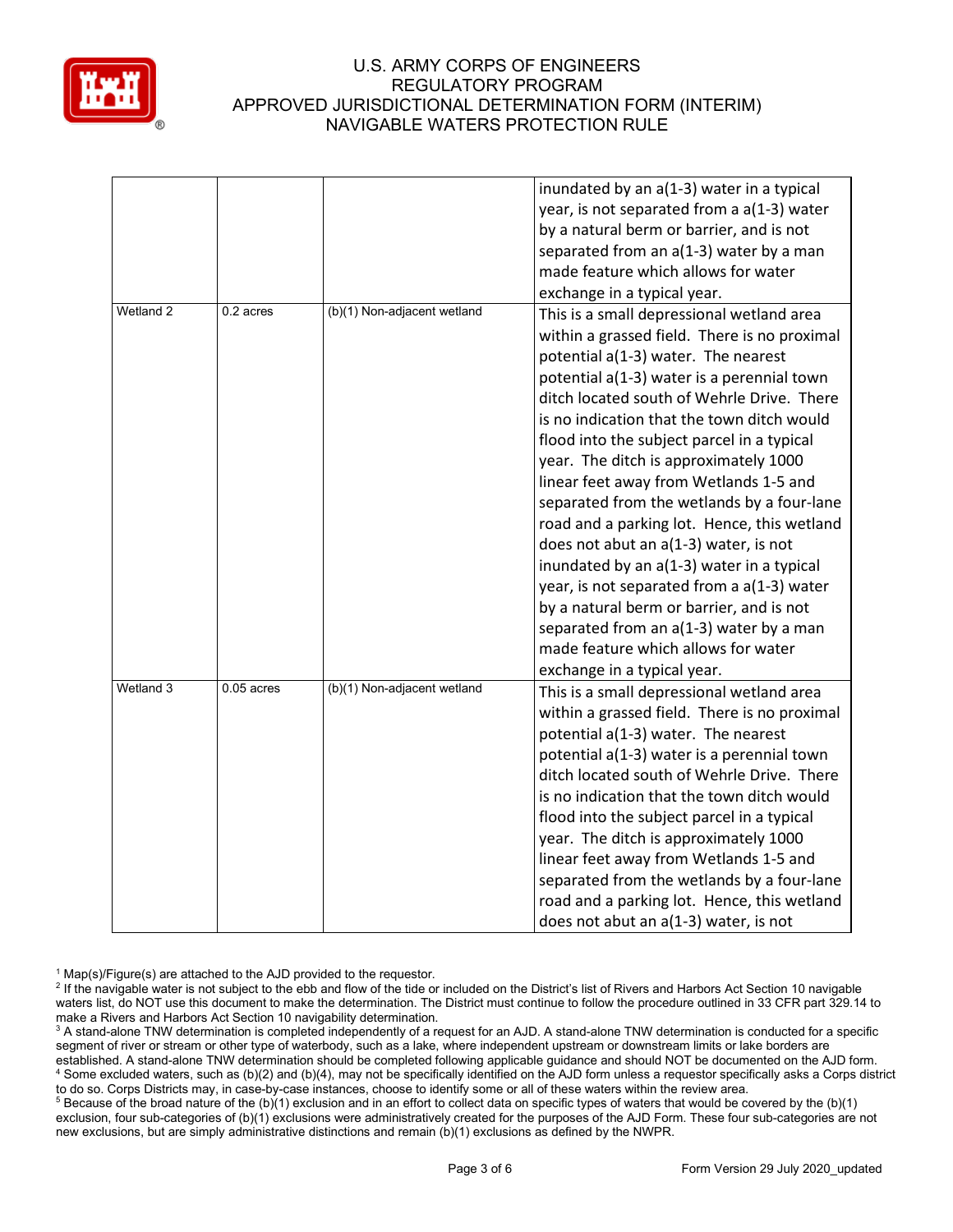

|           |              |                             | inundated by an a(1-3) water in a typical    |
|-----------|--------------|-----------------------------|----------------------------------------------|
|           |              |                             | year, is not separated from a a(1-3) water   |
|           |              |                             | by a natural berm or barrier, and is not     |
|           |              |                             | separated from an a(1-3) water by a man      |
|           |              |                             | made feature which allows for water          |
|           |              |                             | exchange in a typical year.                  |
| Wetland 4 | $0.32$ acres | (b)(1) Non-adjacent wetland | This is a small depressional wetland area    |
|           |              |                             | within a grassed field. There is no proximal |
|           |              |                             | potential a(1-3) water. The nearest          |
|           |              |                             | potential a(1-3) water is a perennial town   |
|           |              |                             | ditch located south of Wehrle Drive. There   |
|           |              |                             | is no indication that the town ditch would   |
|           |              |                             | flood into the subject parcel in a typical   |
|           |              |                             | year. The ditch is approximately 1000        |
|           |              |                             | linear feet away from Wetlands 1-5 and       |
|           |              |                             | separated from the wetlands by a four-lane   |
|           |              |                             | road and a parking lot. Hence, this wetland  |
|           |              |                             | does not abut an a(1-3) water, is not        |
|           |              |                             | inundated by an a(1-3) water in a typical    |
|           |              |                             | year, is not separated from a a(1-3) water   |
|           |              |                             | by a natural berm or barrier, and is not     |
|           |              |                             | separated from an a(1-3) water by a man      |
|           |              |                             | made feature which allows for water          |
|           |              |                             | exchange in a typical year.                  |
| Wetland 5 | $0.05$ acres | (b)(1) Non-adjacent wetland | This is a small depressional wetland area    |
|           |              |                             | within a grassed field. There is no proximal |
|           |              |                             | potential a(1-3) water. The nearest          |
|           |              |                             | potential a(1-3) water is a perennial town   |
|           |              |                             | ditch located south of Wehrle Drive. There   |
|           |              |                             | is no indication that the town ditch would   |
|           |              |                             | flood into the subject parcel in a typical   |
|           |              |                             | year. The ditch is approximately 1000        |
|           |              |                             | linear feet away from Wetlands 1-5 and       |
|           |              |                             | separated from the wetlands by a four-lane   |
|           |              |                             | road and a parking lot. Hence, this wetland  |
|           |              |                             | does not abut an a(1-3) water, is not        |

 $1$  Map(s)/Figure(s) are attached to the AJD provided to the requestor.

<sup>5</sup> Because of the broad nature of the (b)(1) exclusion and in an effort to collect data on specific types of waters that would be covered by the (b)(1) exclusion, four sub-categories of (b)(1) exclusions were administratively created for the purposes of the AJD Form. These four sub-categories are not new exclusions, but are simply administrative distinctions and remain (b)(1) exclusions as defined by the NWPR.

<sup>&</sup>lt;sup>2</sup> If the navigable water is not subject to the ebb and flow of the tide or included on the District's list of Rivers and Harbors Act Section 10 navigable waters list, do NOT use this document to make the determination. The District must continue to follow the procedure outlined in 33 CFR part 329.14 to make a Rivers and Harbors Act Section 10 navigability determination.

<sup>&</sup>lt;sup>3</sup> A stand-alone TNW determination is completed independently of a request for an AJD. A stand-alone TNW determination is conducted for a specific segment of river or stream or other type of waterbody, such as a lake, where independent upstream or downstream limits or lake borders are established. A stand-alone TNW determination should be completed following applicable guidance and should NOT be documented on the AJD form. <sup>4</sup> Some excluded waters, such as (b)(2) and (b)(4), may not be specifically identified on the AJD form unless a requestor specifically asks a Corps district to do so. Corps Districts may, in case-by-case instances, choose to identify some or all of these waters within the review area.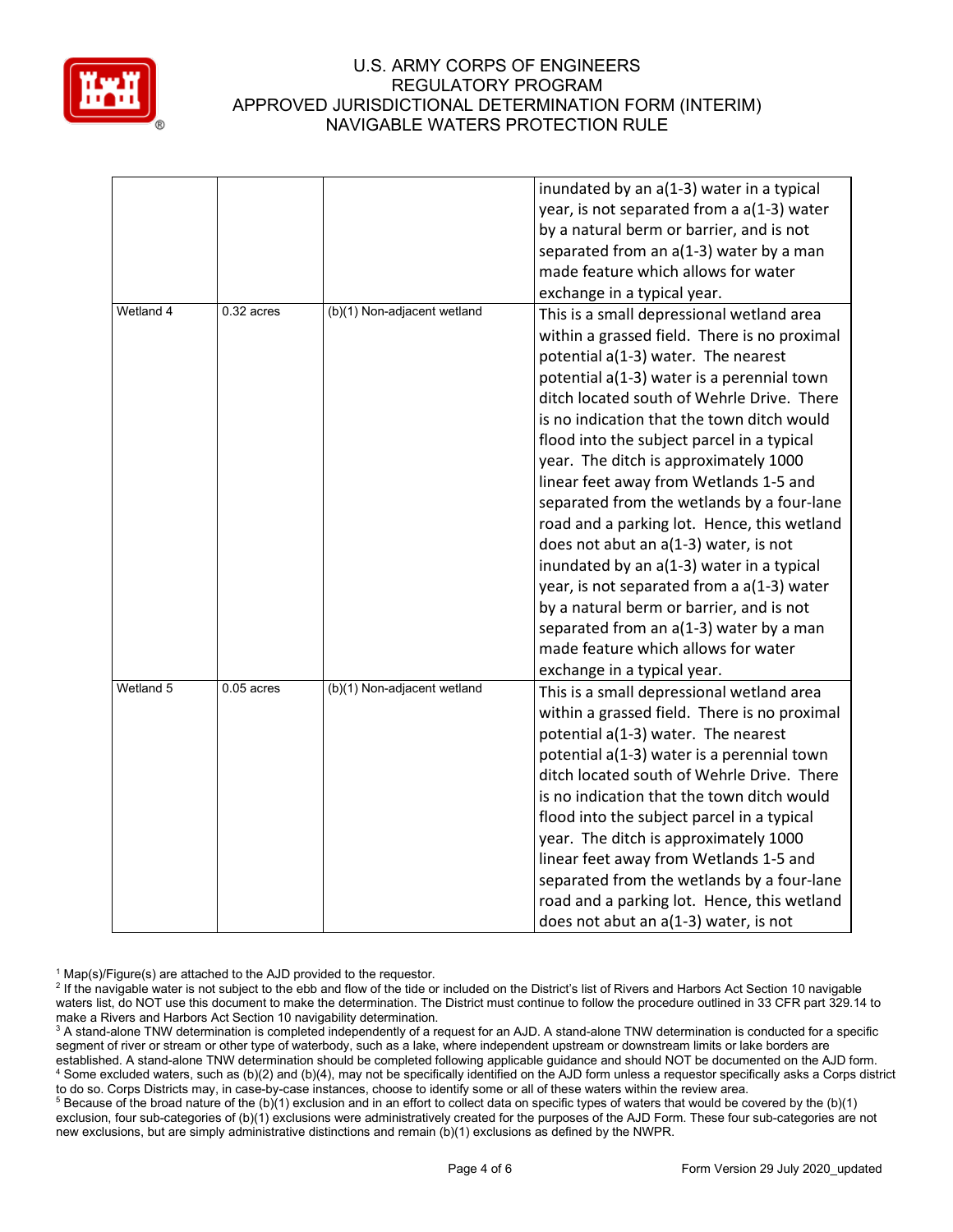

| inundated by an a(1-3) water in a typical    |
|----------------------------------------------|
| year, is not separated from a $a(1-3)$ water |
| by a natural berm or barrier, and is not     |
| separated from an a(1-3) water by a man      |
| made feature which allows for water          |
| exchange in a typical year.                  |

# **III. SUPPORTING INFORMATION**

- **A. Select/enter all resources** that were used to aid in this determination and attach data/maps to this document and/or references/citations in the administrative record, as appropriate.
	- **\_X\_** Information submitted by, or on behalf of, the applicant/consultant: Wetland and Waterbodies Delineation Report for 2190-2220 Wehrle Drive, November 15, 2018*.* This information *is and is not* sufficient for purposes of this AJD. Rationale: *The delineation represents on-the ground information accurately, but did not include discussion of previous work on the site. This additional information was supplied subsequently by the applicant.* **\_\_\_** Data sheets prepared by the Corps: *Title(s) and/or date(s).* **\_\_\_** Photographs: *(NA, aerial, other, aerial and other) Title(s) and/or date(s).* **\_X\_** Corps Site visit(s) conducted on: *December 23, 2020.* **\_X\_** Previous Jurisdictional Determinations (AJDs or PJDs): 2000-00680, Completed in 2000, USEPA Special Case JD completed in 2002*.*
		- **\_\_\_** Antecedent Precipitation Tool: *provide detailed discussion in Section III.B.*
		- **\_\_\_** USDA NRCS Soil Survey: *Title(s) and/or date(s).*
		- **\_\_\_** USFWS NWI maps: *Title(s) and/or date(s).*
		- **\_\_\_** USGS topographic maps: *Title(s) and/or date(s).*

## **Other data sources used to aid in this determination:**

| Data Source (select)       | Name and/or date and other relevant information |
|----------------------------|-------------------------------------------------|
| <b>USGS Sources</b>        | N/A.                                            |
| <b>USDA Sources</b>        | N/A.                                            |
| NOAA Sources               | N/A.                                            |
| <b>USACE Sources</b>       | ORM Maps                                        |
| State/Local/Tribal Sources | N/A.                                            |
| <b>Other Sources</b>       | N/A.                                            |

**B. Typical year assessment(s):** N/A. The JD does not rely on any "point in time" resources which would necessitate the use of the Antecedent Precipitation Tool.

 $1$  Map(s)/Figure(s) are attached to the AJD provided to the requestor.

<sup>&</sup>lt;sup>2</sup> If the navigable water is not subject to the ebb and flow of the tide or included on the District's list of Rivers and Harbors Act Section 10 navigable waters list, do NOT use this document to make the determination. The District must continue to follow the procedure outlined in 33 CFR part 329.14 to make a Rivers and Harbors Act Section 10 navigability determination.

<sup>&</sup>lt;sup>3</sup> A stand-alone TNW determination is completed independently of a request for an AJD. A stand-alone TNW determination is conducted for a specific segment of river or stream or other type of waterbody, such as a lake, where independent upstream or downstream limits or lake borders are established. A stand-alone TNW determination should be completed following applicable guidance and should NOT be documented on the AJD form. <sup>4</sup> Some excluded waters, such as (b)(2) and (b)(4), may not be specifically identified on the AJD form unless a requestor specifically asks a Corps district to do so. Corps Districts may, in case-by-case instances, choose to identify some or all of these waters within the review area.

 $5$  Because of the broad nature of the (b)(1) exclusion and in an effort to collect data on specific types of waters that would be covered by the (b)(1) exclusion, four sub-categories of (b)(1) exclusions were administratively created for the purposes of the AJD Form. These four sub-categories are not new exclusions, but are simply administrative distinctions and remain (b)(1) exclusions as defined by the NWPR.